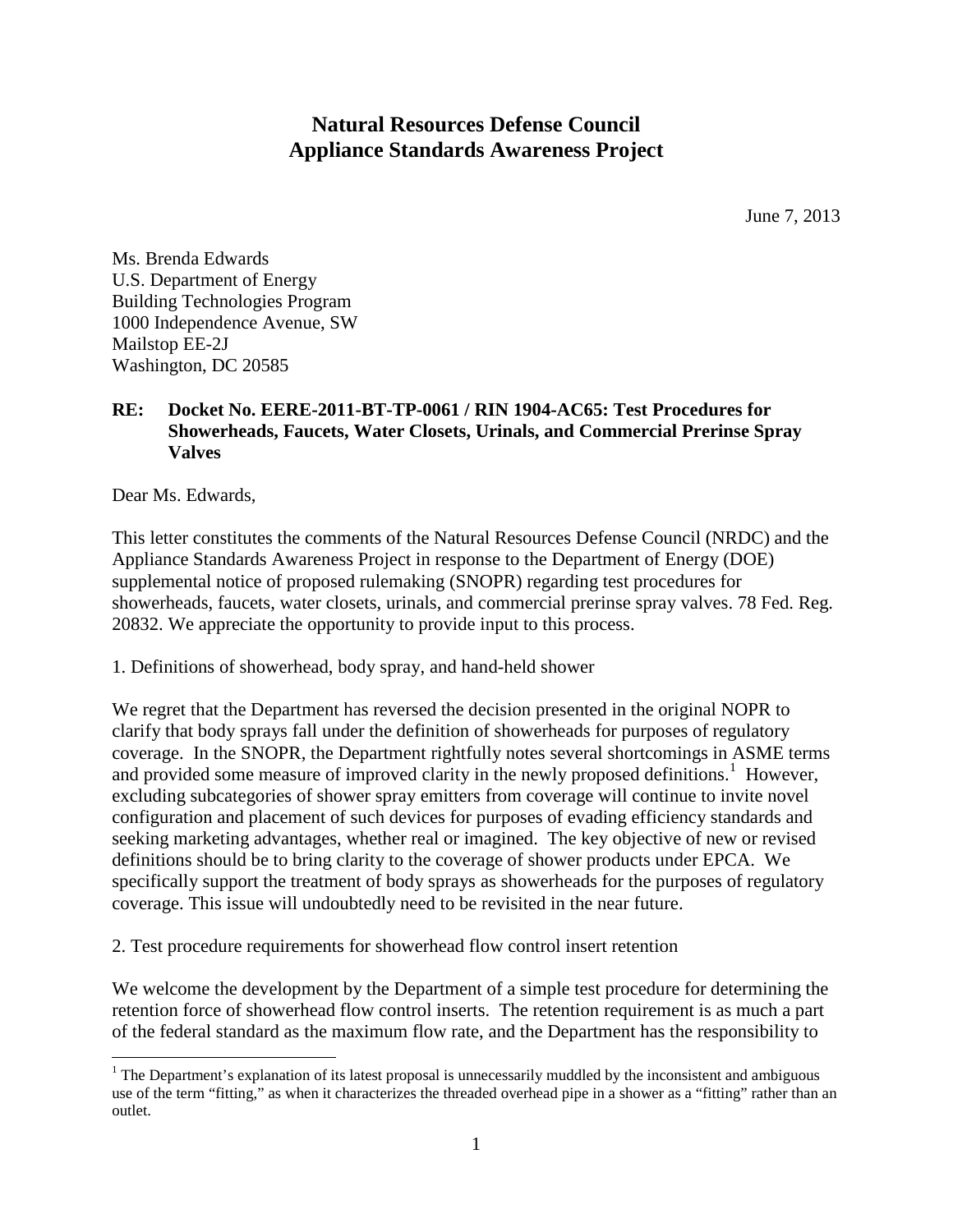ensure that compliance with the standard can be verified. We have two remaining concerns with the retention force test as presented. First, in section  $II(A)(2)(c)$  of the SNOPR (78 Fed. Reg. 20836), DOE has included the following parenthetic expression –

(if a clamp or other grasping device that would enable physical removal of the flow control insert cannot be attached, then the showerhead meets the design requirement and no further testing would be necessary)

Although this language does not appear in the actual text of the test procedure proposed for inclusion in the CFR (78 Fed. Reg. 20841), this parenthetic language injects an unnecessary loophole into an otherwise clearly stated procedure. In fact, the inability to attach a "clamp" or other "grasping device" to a flow control insert does not assure that the insert cannot be easily removed (with a force of less than 8 lbs.) by using a toggle-type devise with collapsing wings inserted through the hole of the insert. The language of the test procedure should be modified to allow for either "attaching" a clamp or grasping device to the insert or "positioning" a toggletype device through the insert, making the test procedure more versatile and the loophole unnecessary.

Secondly, without explanation, DOE proposes that the test would not be required for certification of a basic model under 10 CFR 429.12 (78 Fed. Reg. 20836 and 20841), but rather would be used to "verify compliance" with the standard, presumably after products have been introduced into commerce. Because the retention requirement is clearly part of the standard, and DOE's own research has shown that non-conforming products are readily available in the market (78 Fed. Reg. 20836), the test procedure should be required to certify that basic models of showerheads comply with the standard when introduced into commerce, rather than during afterthe-fact enforcement action, which may be less than thorough over time.

3. Test procedure amendment for supply fittings with integral body sprays

We recommend against the proposal to include instructions in the test procedure for a single fitting that consists of a showerhead-body spray combination to turn off the body spray. This approach will yield test results that are not indicative of the water consumption of the fitting in actual practice, and illustrates the mistaken course proposed by the Department to exclude body sprays from the definition of showerhead, as noted above.

## 4. Trim adjustments for gravity flush tank water closets

We continue to believe that field adjustability is a significant cause of excessive water consumption by nominally compliant tank-type water closets at the point of use.<sup>[2](#page-1-0)</sup> The US EPA WaterSense specification for tank-type toilets incorporates specific language on field adjustability, and limits the effects of adjustability to 0.4 gallons per flush in additional consumption. With nearly 1,685 models of gravity tank-type toilets certified to the WaterSense specification as of June 2013, it is clear that the industry has adapted to this approach. Although the specific allowance of 0.4 gpf used by WaterSense should be examined further by DOE before

<span id="page-1-0"></span><sup>&</sup>lt;sup>2</sup> DeOreo et al, California Single-Family Water Use Efficiency Study, Aquacraft Water Engineering and Management, 2011, pp. 151-152.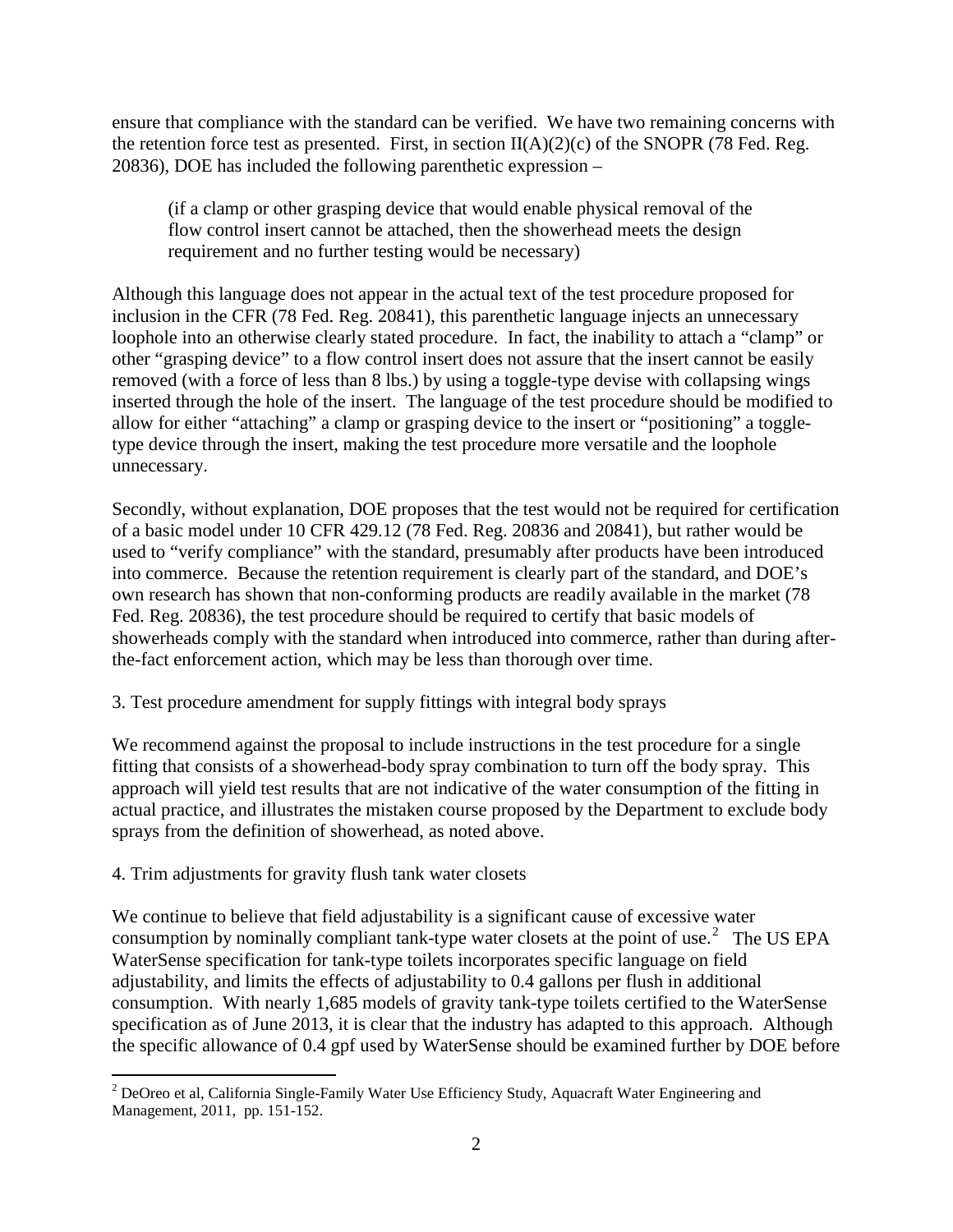incorporation into the federal test procedure, the frame developed by WaterSense is one that the Department should consider in this rule-making.

5. Static pressures for testing of flushometer valve siphonic and blowout water closets

We commend the Department for proposing to eliminate the 2 to 1 ratio for averaging water consumption of flushometer valve water closets tested at high pressure (80 psi) and low pressure (35 psi). However, although water pressure of up to 80 psi is considered within the normal range by water utilities, many communities receive water at average system pressures that are considerably higher, and many commercial high-rise buildings have pressure booster pumps. To ensure that test reporting does not obscure the level of water efficiency that many building owners will actually experience, DOE's test procedure should require reporting of the higher water consumption value obtained by the average of three tests at 80 psi and the average of three tests at 35 psi. At a minimum, these values should be reported separately even if averaging is permitted to demonstrate compliance.

## 6. Testing and reporting of dual-flush water closets

Dual-flush units will continue to make an important contribution to the market in the years ahead. The inability to make representations about average water use in the absence of a federal test procedure may present an impediment to their marketing. We recommend that DOE prepare to propose a revised test method applicable to these products in a future rulemaking.

7. The definition of basic model with respect to water closets and urinals

The Department's proposed revisions to the compliance certification framework for flushometerbased water closets and urinals remains deeply flawed. Under 10 CFR 429.12(a), --

Each manufacturer, before distributing in commerce any basic model of a covered product or covered equipment subject to an applicable energy conservation standard set forth in parts 430 or 431, and annually thereafter on or before the dates provided in paragraph (d) of this section, shall submit a certification report to DOE certifying that each basic model meets the applicable energy conservation standard(s).

Although the requirement to list the make and model of the flushometer valve with which a water closet bowl or urinal body was tested is a small step forward, the proposal fails to require that the valve actually shipped with that water closet bowl or urinal body be tested and certified, nor is there a way of establishing the representative nature of the valve used in the test since other valves are not subject to federally recognized testing and certification. Moreover, the proposal fails to account for several key attributes of these two product categories –

• The product category, as defined, for flushometer-based water closets and urinals must be deemed to encompass both the bowl or body and the valve, because neither considered alone would meet the definition of a water closet or urinal.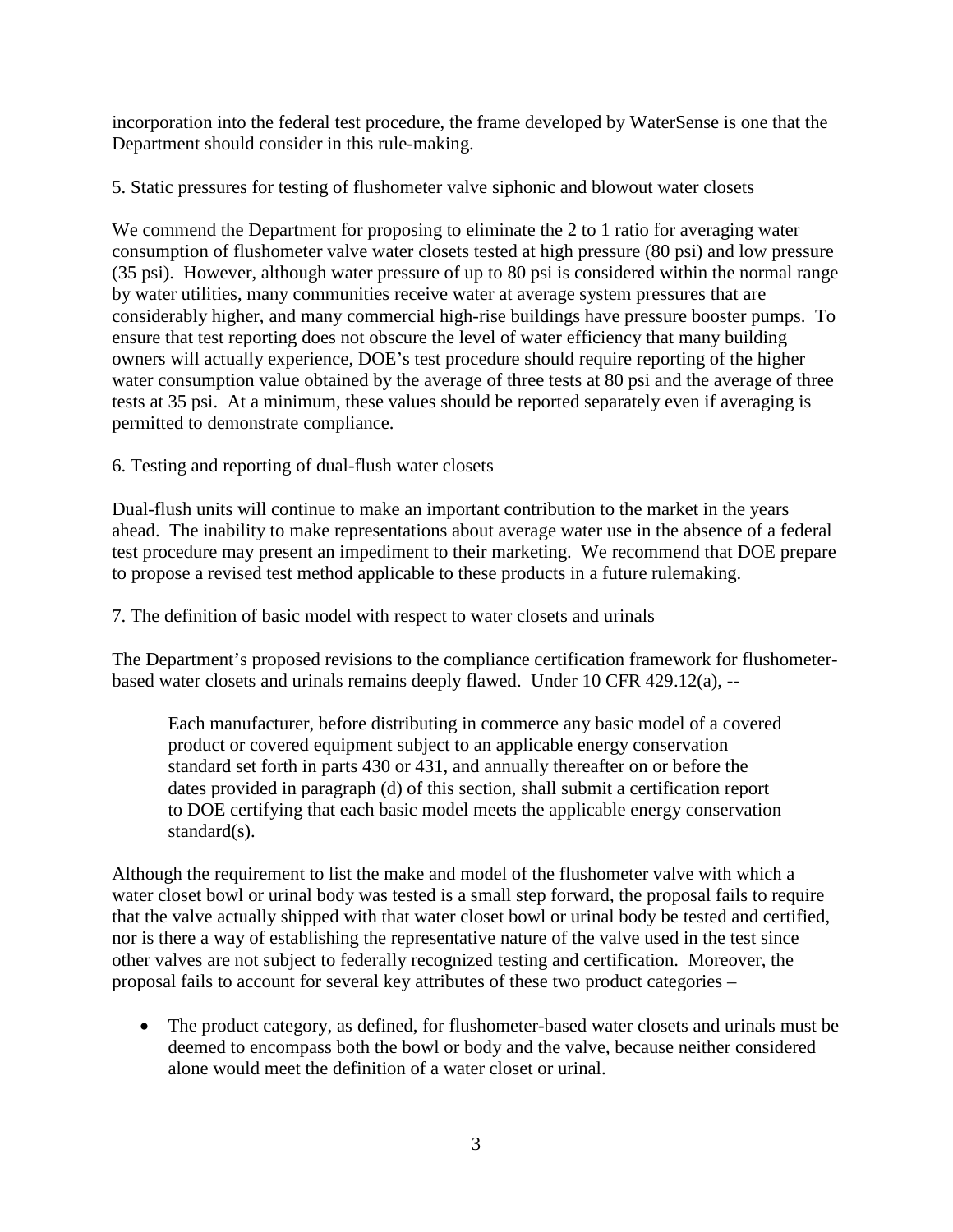- Flushometer valves for water closets and urinals are commonly shipped from the manufacturer separately from a water closet bowl or urinal body.
- Flushometer water closet bowls and urinal bodies are commonly shipped from the manufacturer without a valve.
- For flushometer products, the flush volume test in ASME A 112.19.2-2008 is essentially a test of the valve, rather than the bowl. Bowl design has little influence on the amount of water released by a flushometer valve (albeit bowl design has significant influence on performance in other ASME tests not covered by the DOE standard).

In light of these realities, the Department needs to reconsider its overly broad interpretation that flushometer valves shipped separately are not deemed to be covered products. 78 Fed. Reg. 20,838. Based on the Department's definition, as well as common sense, a flushometer-type water closet or urinal consists of the combination of a bowl or body and a flushometer valve. The Department's proposal provides for certification of each basic model of bowl, with a flushometer valve attached, but appears to allow for the sale of the bowl with a different flushometer valve. The Department must require that substitute flushometers also be certified. In other words, any additional bowl/valve combination should either be certified as its own model or the flushometer valve must have also been tested and certified in some other way. We recognize that certification of every possible bowl and valve pairing could be burdensome. To avoid this burden, we recommend that the Department allow a flushometer valve to be substituted if it had been used in the certification of a different bowl or if the manufacturer of that valve had itself submitted a certification to the Department. The Department might also allow certification of a basic model of flushometer valve in order to avoid the need to certify individual valves that are essentially identical. The Department could facilitate the use of compliant valves by maintaining a list of certified flushometer valves. We believe that it is critical for the Department to make sure that each model of flushometer valve used as part of a new water closet or urinal has been certified because it is the flushometer valve – not the bowl – that primarily controls water use. $3$ 

To facilitate this improved framework, it may be useful for DOE to consider extending the current definition of "tested combination" in 10 CFR 430.2 to include language and procedures specific to water closets and urinals and their associated flushing devices. Concepts currently applying to testing separate air conditioning components may prove useful in devising a clearer framework for certifying fixture and valve combinations.

Finally, the Department should collect information on the model of flushometer valve most likely (i.e., the highest-selling separately sold valve) to be installed with a separately sold water closet or urinal bowl and should determine the water usage of that valve. This information is critical to determine whether the statute's standards are being evaded through the separate sale of bowls and valves.

<span id="page-3-0"></span><sup>&</sup>lt;sup>3</sup> In a previous rulemaking revising the definition of "basic model," the Department stated that it "continues to review the bases for more precise, product-specific limitations on which models can be grouped together as a basic model." 76 Fed. Reg. 12429 (March 7, 2011). In line with the Department's objective of refining this definition, we believe the separate shipment of flushometer valves and water closet bowls/urinal bodies enables the avoidance of certification that should apply to ultimate bowl/body-valve pairings and warrants revision to the definition of "basic model."